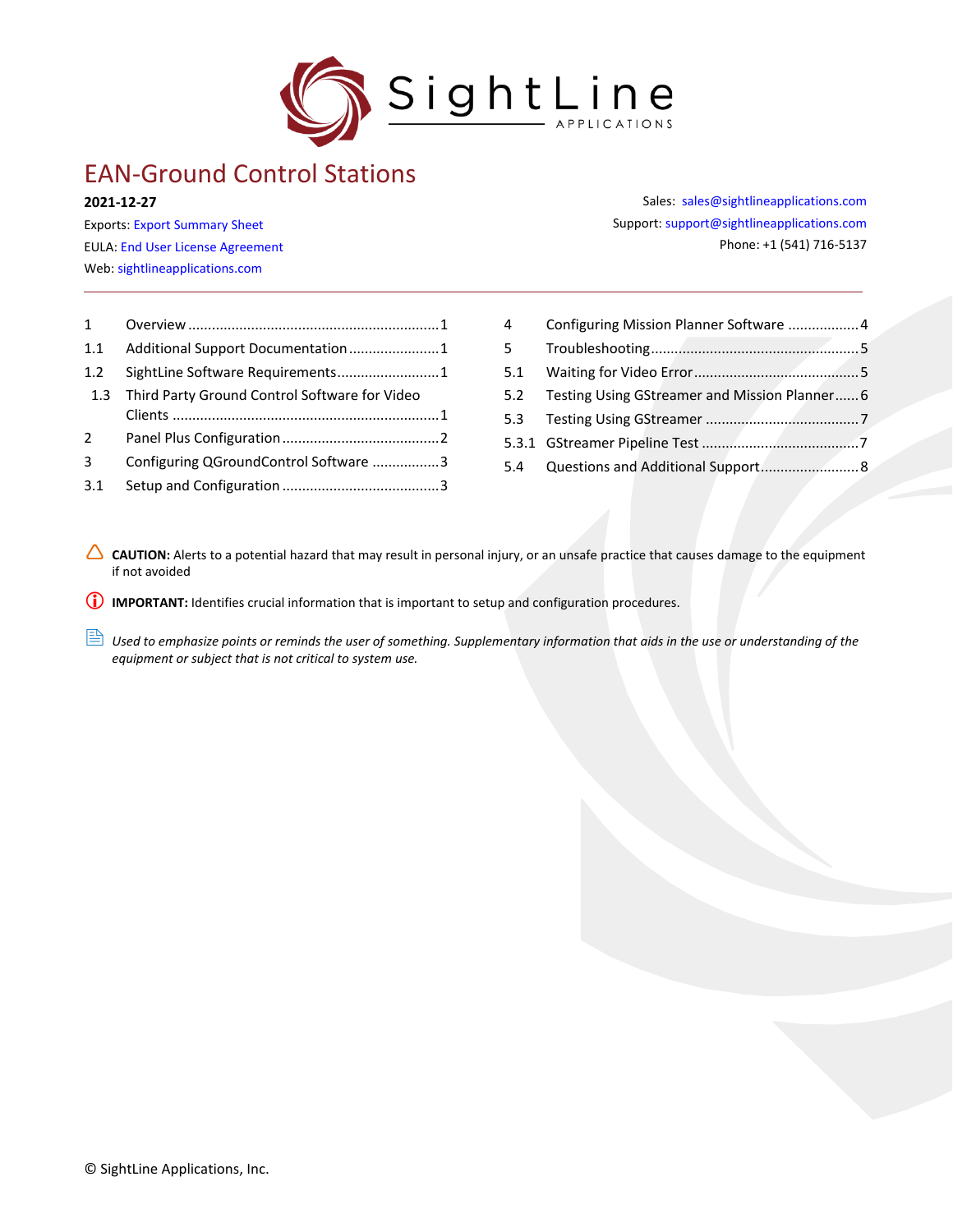

# <span id="page-1-0"></span>**1 Overview**

This document describes how to configure SightLine OEM hardware for encoding and streaming a viewable RTP-H264 video stream for common Ground Control Stations (GCS).

### <span id="page-1-1"></span>**1.1 Additional Support Documentation**

Additional Engineering Application Notes (EANs) can be found on the [Documentation](https://sightlineapplications.com/documentation/) page of the SightLine Applications website.

The [Panel Plus User Guide](https://sightlineapplications.com/downloads/) provides a complete overview of settings and dialog windows located in the Help menu of the Panel Plus application.

The Interface Command and Control [\(IDD\)](http://sightlineapplications.com/idd/) describes the native communications protocol used by the SightLine Applications product line. The IDD is also available as a PDF download on the [Documentation](https://sightlineapplications.com/documentation/) page under Software Support Documentation.

## <span id="page-1-2"></span>**1.2 SightLine Software Requirements**

- **IMPORTANT:** The Panel Plus software version should match the firmware version running on the board. Firmware and Panel Plus software versions are available on the [Software Download](https://sightlineapplications.com/downloads/) page.
- Panel Plus software 2.23.xx or higher.

### <span id="page-1-3"></span>**1.3 Third Party Ground Control Software for Video Clients**

Mission Planner and QGroundControl (QGC) are mutually exclusive in their use. They both provide flight control and mission planning capabilities. It is assumed these software packages are installed on a PC separate from Panel Plus software, which is used to configure the SightLine OEM products.

- [QGroundControl](http://qgroundcontrol.com/downloads/) QGroundControl has implemented its own GStreamer build for displaying video within the application. It is not required to download and install GStreamer separately. Tested using v3.4.4.
- [Mission Planner](http://ardupilot.org/planner/docs/mission-planner-installation.html) Mission Planner requires a separate installation of the GStreamer software. The supported version is the 1.5.2 release 32-bit build (do not install the 64-bit).
- [GStreamer](https://gstreamer.freedesktop.org/download/) 32-bit Encoder/Decoder version 1.5.2. The recommended version for GStreamer is 1.5.2 release 32-bit build. Other versions may support these configurations and examples. Consult the software documentation for more information on supported GStreamer versions.
- [VLC Player](http://www.videolan.org/vlc/index.html) Optional software used for testing of video streams.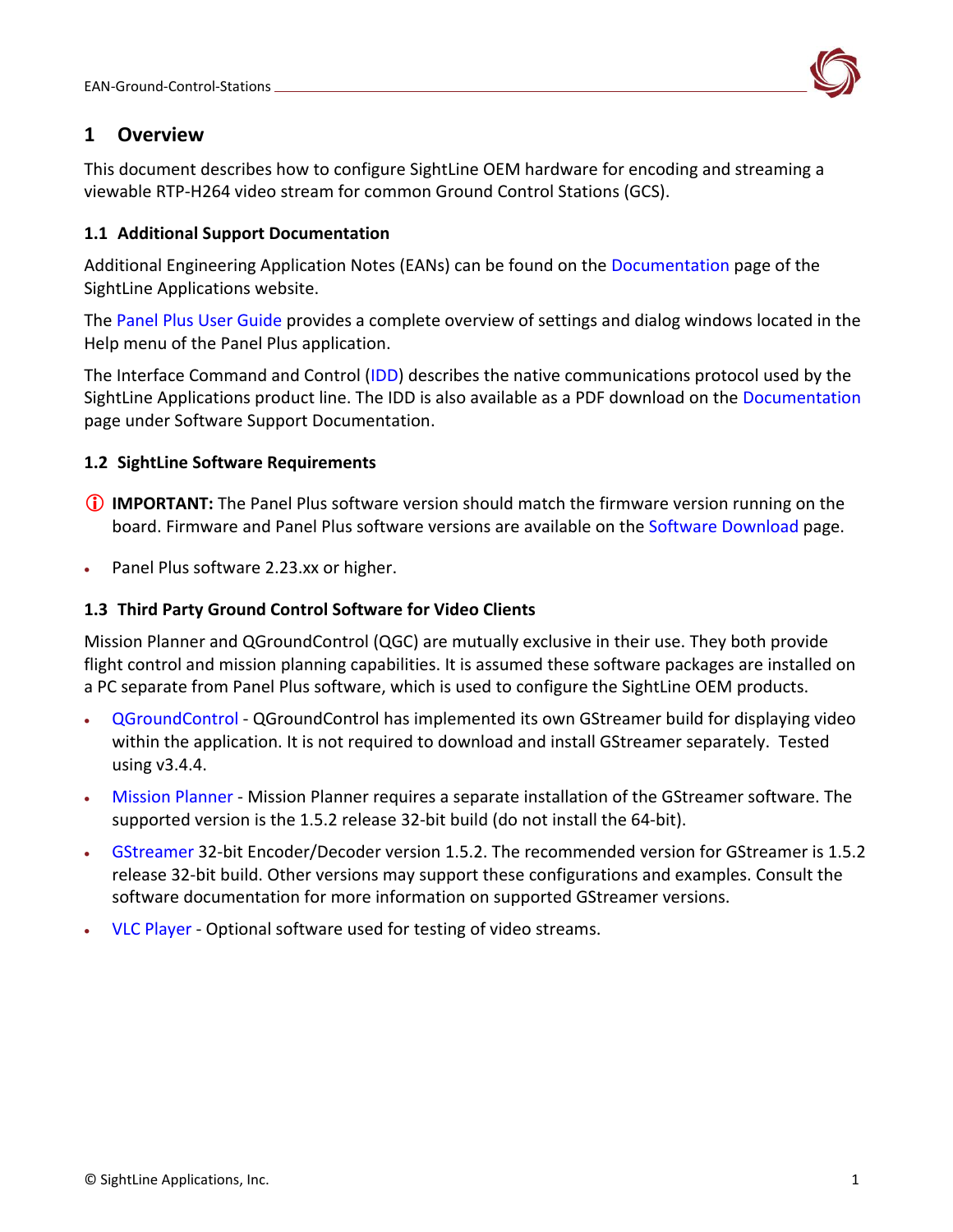

# <span id="page-2-0"></span>**2 Panel Plus Configuration**

This section covers the how to configure the video processing board in Panel Plus. All SightLine OEM configuration Panel Plus procedures are similar.

- 1. Connect to the OEM using the Panel Plus application. After connecting, video should display in Panel Plus. See the one of the corresponding OEM [startup](https://sightlineapplications.com/documentation/)  [guides](https://sightlineapplications.com/documentation/) for connection and video streaming instructions.
- 2. From the *Compress* tab in Panel Plus, in the RTP section, select *RTP H.264*.
- 3. Enter the destination IP address of the PC running Mission Planner or QGroundControl software.
- 4. Enter the destination port of 5600. This is the default listen port for both Ground Control Station (GCS) applications.
- 5. Click the *Send* button, and then click the *Start Streaming* button to begin sending the RTP stream to the destination host system.
- 6. Connect to the OEM board using the Panel Plus application.

| Network 0                                                       |                    |                                                  |                             |
|-----------------------------------------------------------------|--------------------|--------------------------------------------------|-----------------------------|
| CODEC / TRANSPORT                                               |                    |                                                  |                             |
| RTP:                                                            | <b>MJPEG</b>       |                                                  |                             |
|                                                                 | <b>O</b> RTP H.264 |                                                  | RTP MPEG2-TS H.264          |
| MPEG2-TS:                                                       | ) H.264            | $\bigcirc$ KLV Only                              |                             |
|                                                                 |                    | Remove TS encapsulation, leave UDP packets only. |                             |
| <b>Output Properties</b>                                        |                    |                                                  |                             |
| Frame Step:<br>11                                               | ≑∥                 |                                                  | Down Sample:<br><b>None</b> |
| Output Frame Size:                                              | Out=In             |                                                  |                             |
| Quality:                                                        |                    |                                                  | 80                          |
| Foveal:                                                         |                    |                                                  | 0                           |
|                                                                 |                    |                                                  |                             |
| H. 264 Profile:                                                 |                    | <b>Baseline</b>                                  |                             |
| <b>Bit Rate:</b>                                                |                    | 1.500                                            | <u> - [Mbps]</u>            |
| <b>I-Frame Interval:</b>                                        |                    | 30                                               | <mark>≑</mark> [frames]     |
| <b>Block Refresh:</b>                                           |                    | 0                                                | ≑ [blocks]                  |
| Slice Refresh Size:                                             |                    | 0                                                | $=$ [rows]                  |
| Deblocking:                                                     |                    | Filter all edges                                 |                             |
| <b>Bit Rate Control:</b>                                        |                    | Legacy                                           | ✓                           |
|                                                                 |                    | Save Output Settings                             |                             |
| Streaming                                                       |                    |                                                  |                             |
| To IP Address                                                   | 192.168.0.31       |                                                  | Port 5600                   |
| <b>Use Multicast</b><br><b>Broadcast</b><br>Use My IP - Unicast |                    |                                                  |                             |
|                                                                 |                    |                                                  |                             |
| Send                                                            |                    | Stop Streaming                                   | Start/Stop All Nets         |

**Figure 1: Configure Streaming - Mission Planner / QGC**

- *To make the settings the default configuration for the OEM and stream to the selected GCS software at start-up, save the parameters to the board (main menu » Parameters » Save to board).*
- 7. Close Panel Plus and click the *No* button to stop streaming. The board will continue to send the RTP stream to the destination IP address.

| You Are About To Quit Panel Plus                            |    |  |
|-------------------------------------------------------------|----|--|
| Would you like to stop the board from streaming?            |    |  |
| Remember my answer and don't show this message again<br>Yes | No |  |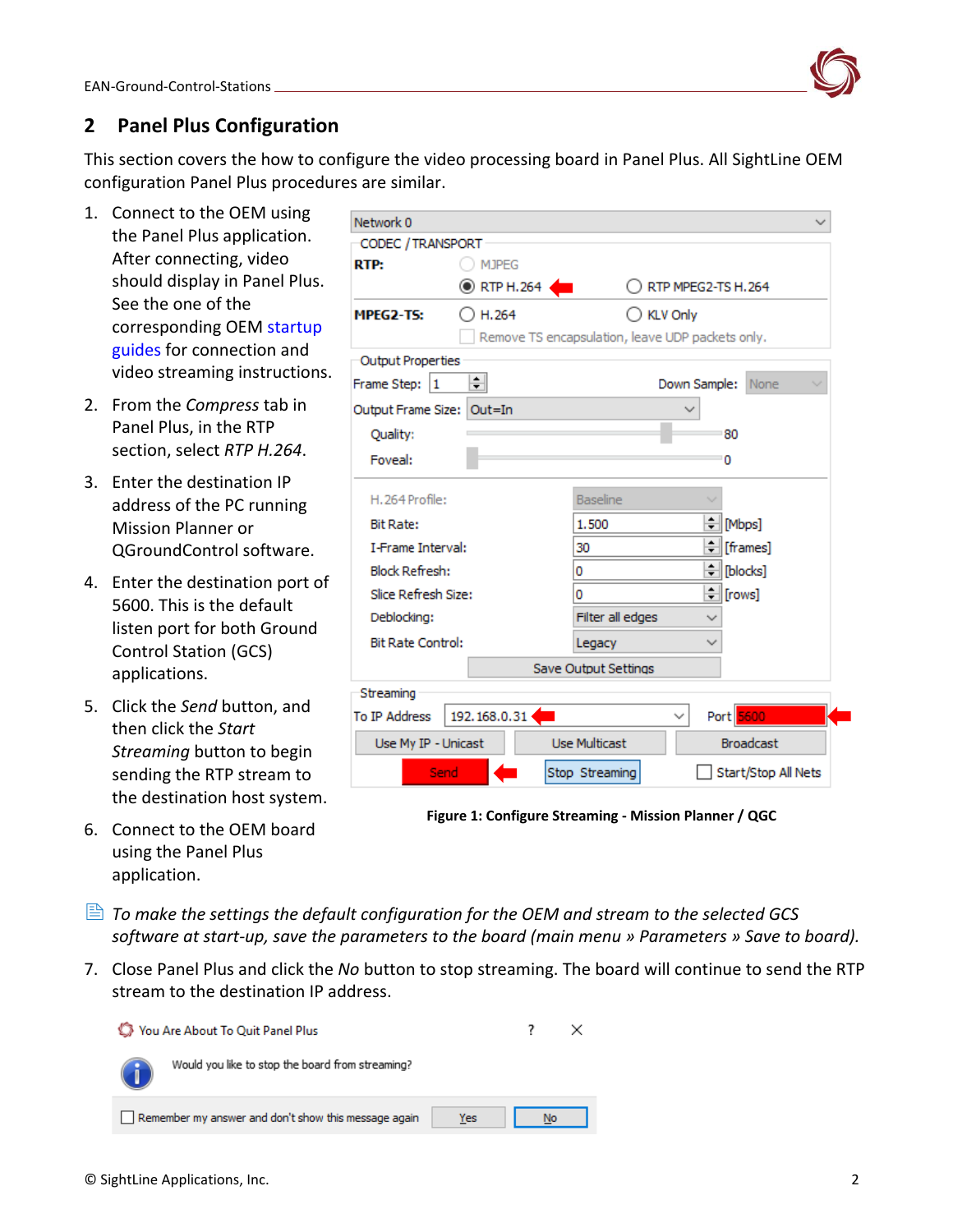<span id="page-3-0"></span>

This software will be the easiest to setup given an internal implementation of the GStreamer software. After installing the QGroundControl software, the default configuration attempts to open a video stream (using their embedded GStreamer) on a designated network port (5600). Video streaming configuration can be done with no autopilot hardware connected.

# <span id="page-3-1"></span>**3.1 Setup and Configuration**

- 1. Start an RTP stream from the OEM video processing board using the steps [above.](#page-2-0)
- 2. Start the QGroundControl.
- 3. Configure QGroundControl from the toolbar by clicking on the configure icon.



4. Under *Application Settings*, select *General* (default).



- 5. In the configuration window, scroll down to the *Video* section.
- *The scroll bar may not be obvious by default*.
- 6. Use the pulldown menu to select *UDP Video Stream*.



- 7. Update the *UDP Port* to match the UDP port specified in Panel Plus [above.](#page-2-0)
- **IMPORTANT:** The UDP Port must match the streaming port in Panel Plus.

| Video |                       |                         |  |
|-------|-----------------------|-------------------------|--|
|       | <b>Video Source</b>   | <b>UDP Video Stream</b> |  |
|       | <b>UDP Port</b>       | 5600                    |  |
|       | <b>Aspect Ratio</b>   | 1.777777                |  |
|       | Disable When Disarmed |                         |  |
|       |                       |                         |  |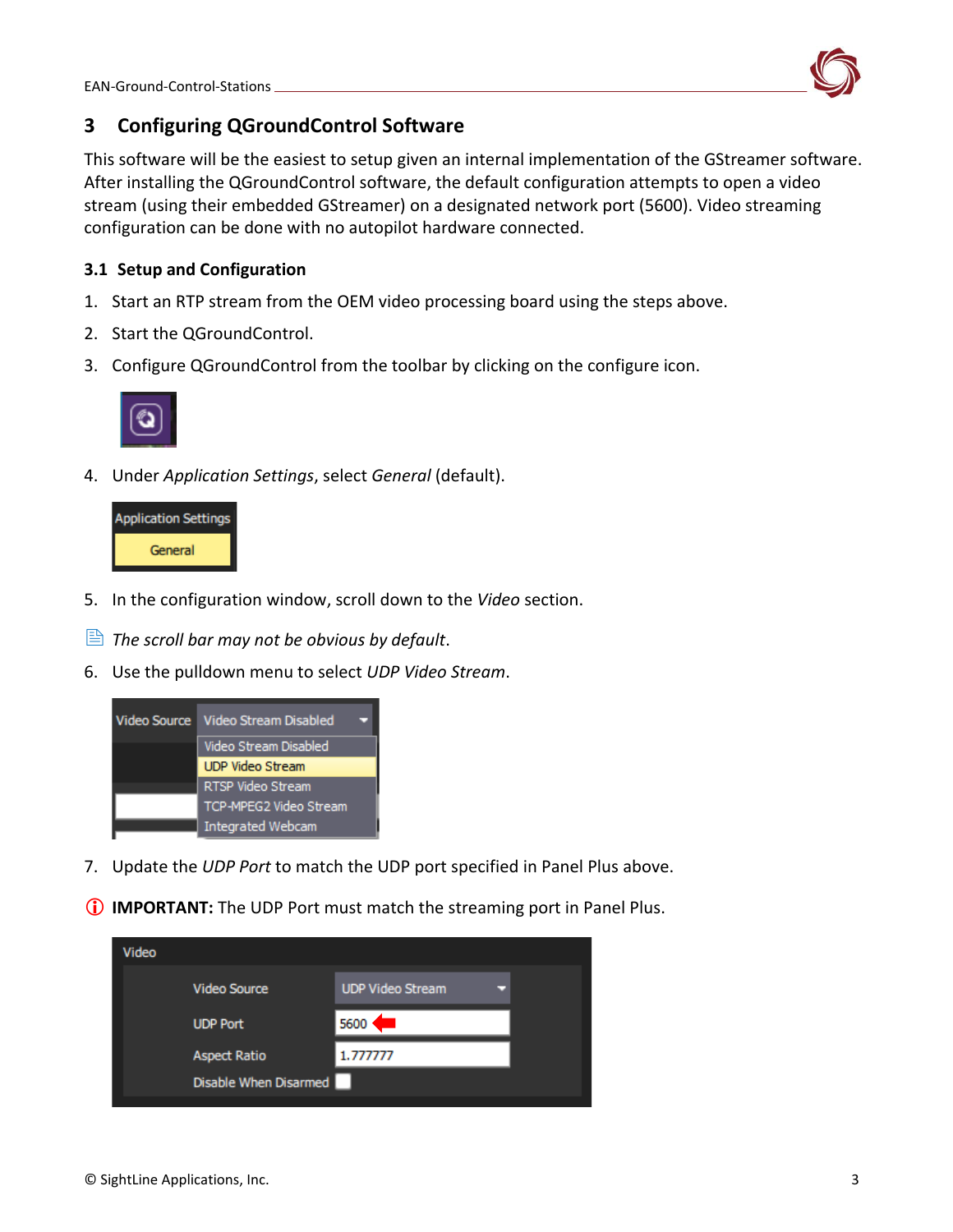

8. Select the return icon in the menu bar to return to main QGC window.



- *By default, the OEM board video stream will be displayed in a small window located at the bottom left of the main application screen.*
- 9. Click on the small video window to switch it with the main map viewing window. Click it again to switch it back to the left corner.



*If the video stream is not visible see the* [Troubleshooting](#page-5-0) *section*.

**Live Video Stream**

**Figure 2: Live Video Stream**

# <span id="page-4-0"></span>**4 Configuring Mission Planner Software**

Mission Planner requires GStreamer software to decode/display video streamed from the OEM board. Follow the steps below for installing both applications.

- 1. Install the 32-bit version of the GStreamer application. See [EAN-GStreamer-Decoder](http://sightlineapplications.com/wp-content/uploads/EAN-GStreamer-Decoder.pdf) for detailed instructions for installing and validating GStreamer.
- *Note the path to the installed binaries - C:\gstreamer\1.0\x86\bin.*
- 2. Install the Mission Planner software.
- 3. After the installation is complete load the Mission Planner software.
- 4. Start the RTP video stream.
- 5. After the application loads use the keyboard command CTRL-F to bring up the advanced configuration screen.
- 6. Click the *gstream* button (midway on the right column).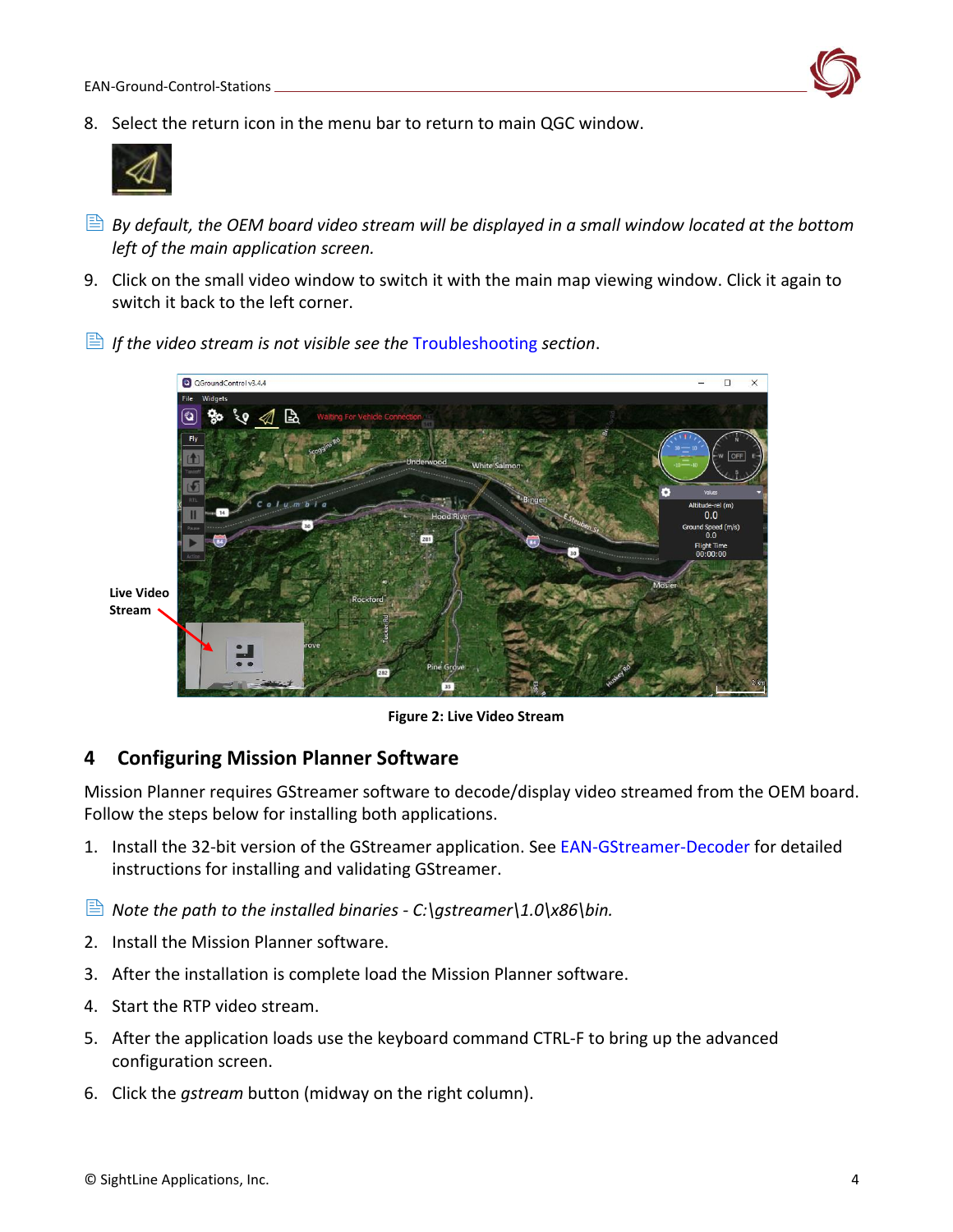

- 7. Using the supplied file open selection, browse to the GStreamer executable (*gst-launch-1.0.exe*) and click *Open*.
	- $\triangleq$  *Depending on Mission planner version, step 7 may not be necessary.*

| open                                                                |                    |        |
|---------------------------------------------------------------------|--------------------|--------|
| $\rightarrow$ $\sim$ $\uparrow$<br>←<br>D:\gstreamer\1.0\x86_64\bin | ৺াত                | Searcl |
| Organize v<br>New folder                                            |                    |        |
| Downloads                                                           | ×<br>Name          |        |
| Music                                                               | gst-launch-1.0.exe |        |
| $=$ Pictures                                                        |                    |        |
| SLA-NAS1                                                            |                    |        |
| <b>E</b> Videos                                                     |                    |        |

 *After the GStreamer application loads the video should be displayed in the top left navigation window. If the video is not displayed, try restarting Mission Planner. If the video does not display, see the* [Troubleshooting](#page-5-0) *section for testing the video streaming with both GStreamer and VLC independently from Mission Planner or the QGroundControl software packages. This will confirm that the OEM board is properly configured and working.* 

# <span id="page-5-0"></span>**5 Troubleshooting**

The following sections cover troubleshooting issues related to streaming video to the GCS software packages in the previous sections. The VLC media player and GStreamer will be used to set up test cases to help determine where the issues are.

 *Since there are many pieces to any streaming configuration, the scenarios below attempt to find issues by establishing connections, opening streams, and testing delivery of IP and RTP/UDP ports with the above applications.*

#### <span id="page-5-1"></span>**5.1 Waiting for Video Error**

Possible causes:

- The OEM may be offline.
- The OEM may be streaming to a different IP address than the GCS.
- The OEM may be streaming to a different port.
- Check the encoding and protocol (RTP H.264) are correct on the OEM.



**Figure 3: Waiting for Video Error**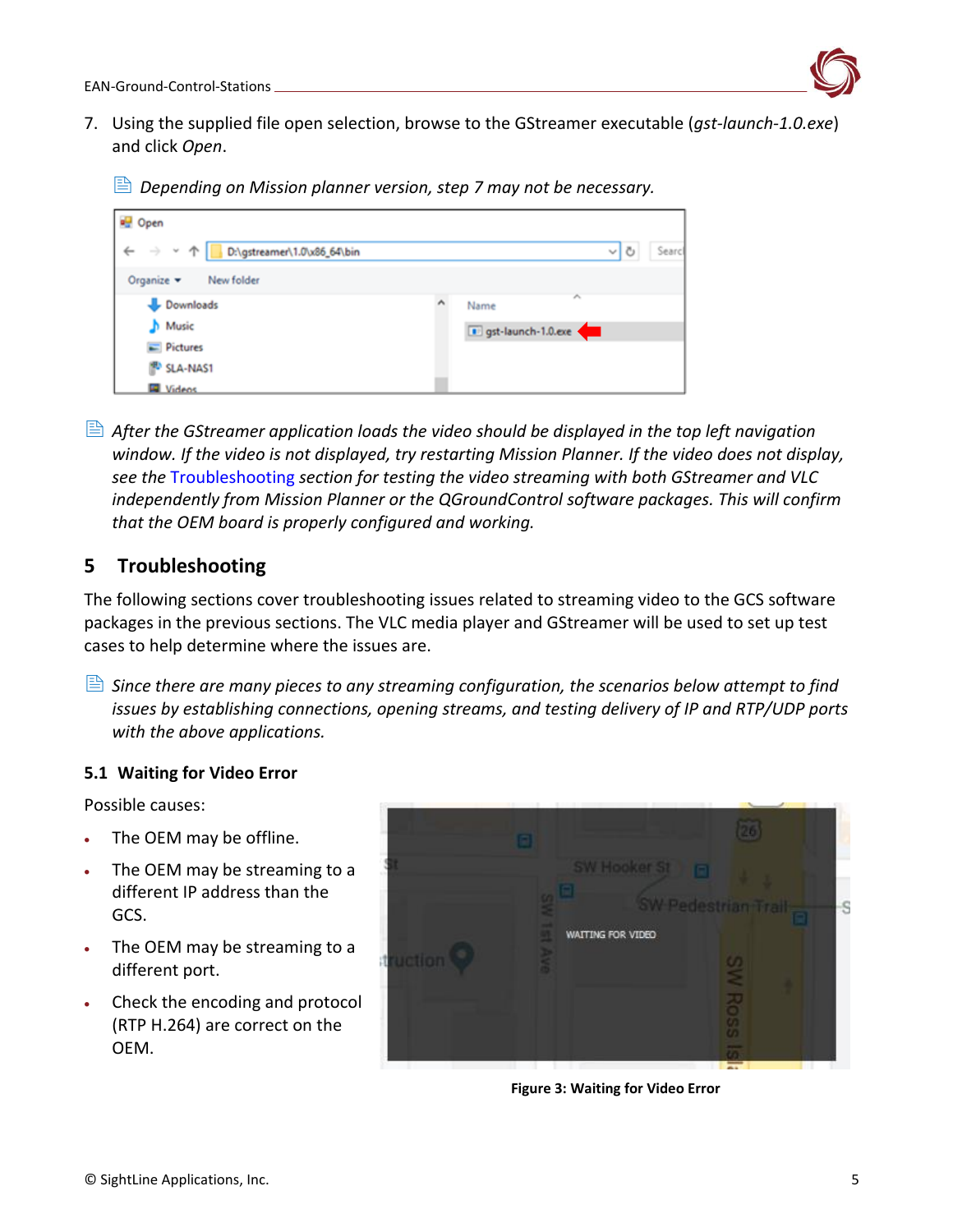

EAN-Ground-Control-Stations

#### <span id="page-6-0"></span>**5.2 Testing Using GStreamer and Mission Planner**

In the below examples, GStreamer is used to create an RTP stream for Mission Planner. This test ensures that Mission Planner and GStreamer are working correctly before introducing the OEM board into the system.

- 1. Open a command window and navigate to the GStreamer bin directory (by default *C:\gstreamer\1.0\x86\bin*).
- 2. At the command prompt window paste in the following GStreamer pipeline command:

```
gst-launch-1.0 videotestsrc pattern=ball ! video/x-
raw,width=640,height=480 ! clockoverlay ! x264enc ! rtph264pay ! udpsink 
host=127.0.0.1 port=5600
```
 *If GStreamer has been installed correctly the output in the command window should match Figure 4.*



**Figure 4: GStreamer Pipeline Command**

3. Once this pipeline is running, start Mission Planner and follow the steps outlined in [Configuring](#page-4-0)  [Mission Planner Software.](#page-4-0) If everything is working the HUD should match Figure 5.



**Figure 5: Mission Planner HUD**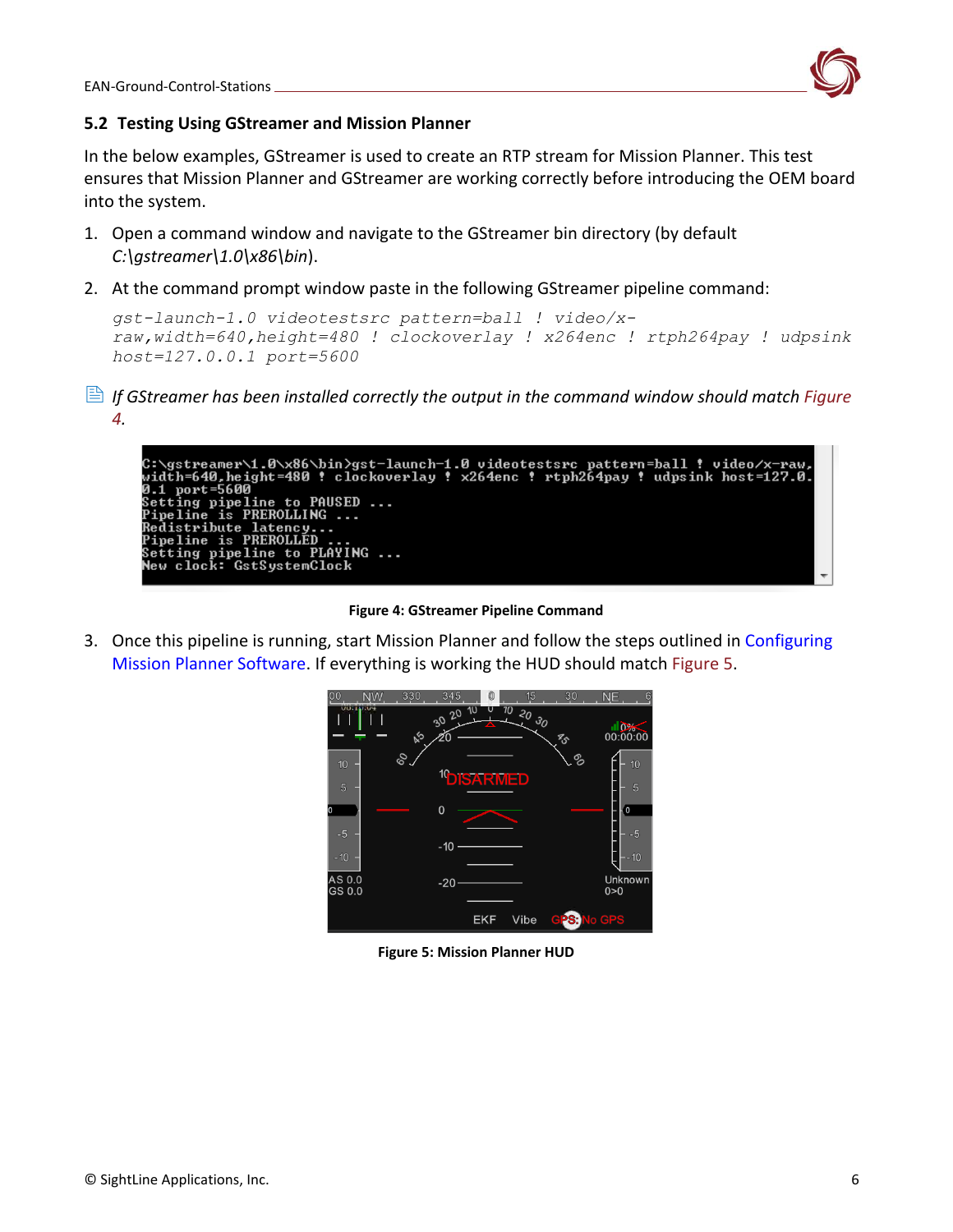

- 4. If Mission Planner does not show video in the HUD, enable the console output in Mission Planner using the following steps:
	- a. Open the help window and check the box *Show Console Window (restart).*
	- b. Restart Mission Planner. The console window will stay open. This should show any issues with the GStreamer pipeline. An incorrect installation example of GStreamer is shown in Figure 6.

| HUD 5 hz drawtime 44 gl True                                                     |
|----------------------------------------------------------------------------------|
| INFO MissionPlanner.Utilities.GStreamer - Found gstreamer C:\gstreamer\1.0\x86\b |
| in\gst-launch-1.0.exe                                                            |
| INFO MissionPlanner.Utilities.GStreamer - Starting C:\gstreamer\1.0\x86\bin\gst- |
| launch-1.0.exe -v udpsrc port=5600 buffer-size=300000 ! application/x-rtp ! rtph |
| 264depay ! avdec_h264 ! queue leaky=2 ! avenc_mjpeg ! queue leaky=2 ! tcpservers |
| ink $host=127.0.0.1$ $port=1235$ sync=false                                      |
| INFO MissionPlanner.Utilities.GStreamer - _Start                                 |
| WARNING: erroneous pipeline: no element "avdec_h264"                             |
| INFO MissionPlanner.Utilities.GStreamer -                                        |
| INFO MissionPlanner.Utilities.GStreamer $-$ Stop                                 |

**Figure 6: Incorrect Installation of GStreamer**

#### <span id="page-7-0"></span>**5.3 Testing Using GStreamer**

In the example below GStreamer is used to open an RTP stream sent for the OEM board and has been tested with the 1.5.2 version. Other versions of the GStreamer application may require different settings.

Testing can also be done with the VLC media player using the SDP File. See the *VLC Media Player with SDP File* section in the [EAN-RTSP](http://sightlineapplications.com/wp-content/uploads/EAN-RTSP.pdf) document.

#### <span id="page-7-1"></span>**5.3.1 GStreamer Pipeline Test**

The following steps cover how to open the OEM board video stream using a GStreamer pipeline in a command window.

- 1. Using Panel Plus software, create a standard RTP output stream and set the outbound port to 5600. (The below pipeline uses this port number in the test string.)
- 2. Close Panel Plus. At the prompt click the *No* button.



- 3. Open a command shell window.
- 4. At the command prompt window paste in the following GStreamer pipeline command:

*gst-launch-1.0 udpsrc port=5600 ! application/x-rtp,media=video,clockrate=90000,encoding-name=H264 ! rtph264depay ! avdec\_h264 ! autovideosink fps-update-interval=1000 sync=false*

5. Video will be displayed in a GStreamer D3D video sink internal display window.